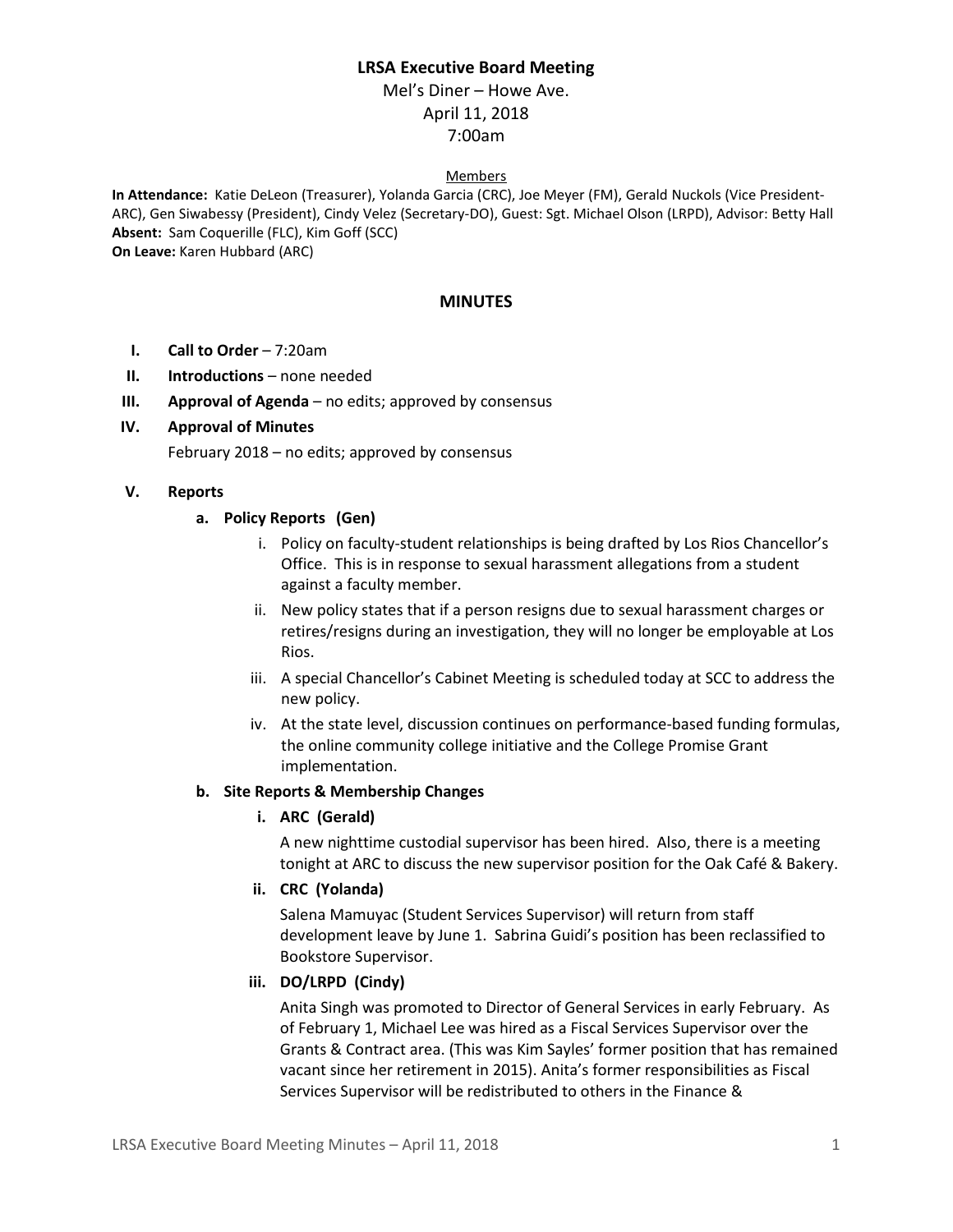Administration area, including Michael Lee and Tracy Clark (Sr. Financial Analyst).

Sgt. Michael Olson noted the following for LRPD: The new Police Chief, Lawrence Savidge, arrived in mid-March and has been well-received by LRPD staff. The transition seems to be going well. Staffing issues continue as LRPD recently lost another officer to an outside agency and some captains are still out on leave.

## **iv. FLC (Gen for Sam)**

No supervisory changes. VPSS recruitment is in process. And Police Captain Valerie Cox has returned to her position after serving as Interim Chief of Police.

**v. FM (Joe)**

No supervisory changes. A new FM Planner has been hired and will begin on April 16. Mike Goodrich, Director of Energy & Utilities, will be retiring later this summer.

## **vi. SCC (Cindy for Kim)**

Rukiya Bates (Financial Aid Supervisor) will continue to serve as Interim Dean of Financial Aid and Student Success through April 30.

### **c. Committee Reports**

| i.   | <b>Insurance Review Committee</b>                                      | (Katie)  |
|------|------------------------------------------------------------------------|----------|
|      | New plan year updates:                                                 |          |
|      | 1) Insurance rates will stay the same.                                 |          |
|      | 2) Kaiser will offer a High Deductible Plan.                           |          |
| ii.  | <b>District Budget Committee</b>                                       | (Gerald) |
|      | No meeting held this past month.                                       |          |
| iii. | <b>Chancellor's Cabinet</b>                                            | (Gen)    |
|      | Special meeting today at SCC (see notes in Policy Reports).            |          |
|      | iv. LRSA Job Description Review                                        | (Gen)    |
|      | Business Services job review is complete.                              |          |
| v.   | <b>Negotiations Update</b>                                             | (Gen)    |
|      | Negotiations have concluded. Contract language is being finalized now. |          |

#### **VI. Action Items**

#### **a. Advisor Fee**

Approval requested for the payment to Betty in the amount of \$150 for 3 months of service.

Gerald made a motion to approve the payment and Joe seconded the motion. The motion passed: 6 Yes, 0 No, 0 Abstain

#### **b. LRSA Spring Training Lunch**

Approval requested for the reimbursement to Katie in the amount of \$513.66 for the spring training lunch.

Joe made a motion to approve the reimbursement and Gerald seconded the motion. The motion passed: 6 Yes, 0 No, 0 Abstain